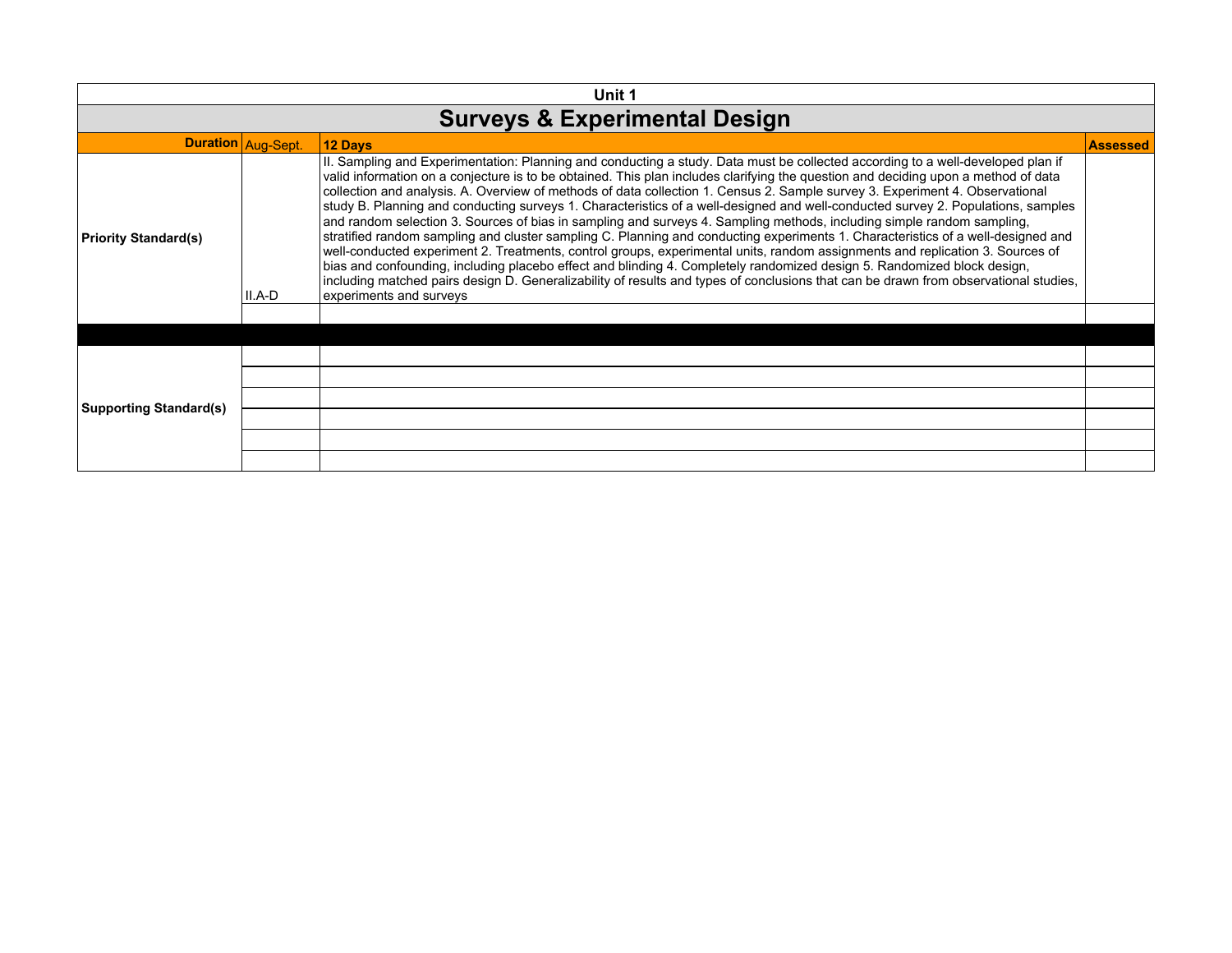| Unit 2                        |           |                                                                                                                                                                                                                                                                                  |                 |  |
|-------------------------------|-----------|----------------------------------------------------------------------------------------------------------------------------------------------------------------------------------------------------------------------------------------------------------------------------------|-----------------|--|
|                               |           | <b>Exploring Data</b>                                                                                                                                                                                                                                                            |                 |  |
| <b>Duration</b> Sept          |           | <b>11 Days</b>                                                                                                                                                                                                                                                                   | <b>Assessed</b> |  |
|                               | $I.A.1-4$ | A. Constructing and interpreting graphical displays of distributions of univariate data (dotplot, stemplot, histogram) 1. Center and spread 2.<br>Clusters and gaps 3. Outliers and other unusual features 4. Shape                                                              |                 |  |
| <b>Priority Standard(s)</b>   | $I.B.2-4$ | B. Summarizing distributions of univariate data 2. Measuring spread: range, interquartile range, standard deviation 3. Measuring position:<br>quartiles only 4. Using boxplots                                                                                                   |                 |  |
|                               | $1.C.1-4$ | C. Comparing distributions of univariate data (dotplots, back-to-back stemplots, parallel boxplots) 1. Comparing center and spread: within<br>group, between group variation 2. Comparing clusters and gaps 3. Comparing outliers and other unusual features 4. Comparing shapes |                 |  |
|                               | $I.E.2-4$ | E. Exploring categorical data 2. Marginal and joint frequencies for two-way tables 3. Conditional relative frequencies and association 4.<br>Comparing distributions using bar charts                                                                                            |                 |  |
|                               |           |                                                                                                                                                                                                                                                                                  |                 |  |
| <b>Supporting Standard(s)</b> | I.B.1     | B. Summarizing distributions of univariate data 1. Measuring center: median, mean                                                                                                                                                                                                |                 |  |
|                               | I.E.1     | E. Exploring categorical data 1. Frequency tables and bar charts                                                                                                                                                                                                                 |                 |  |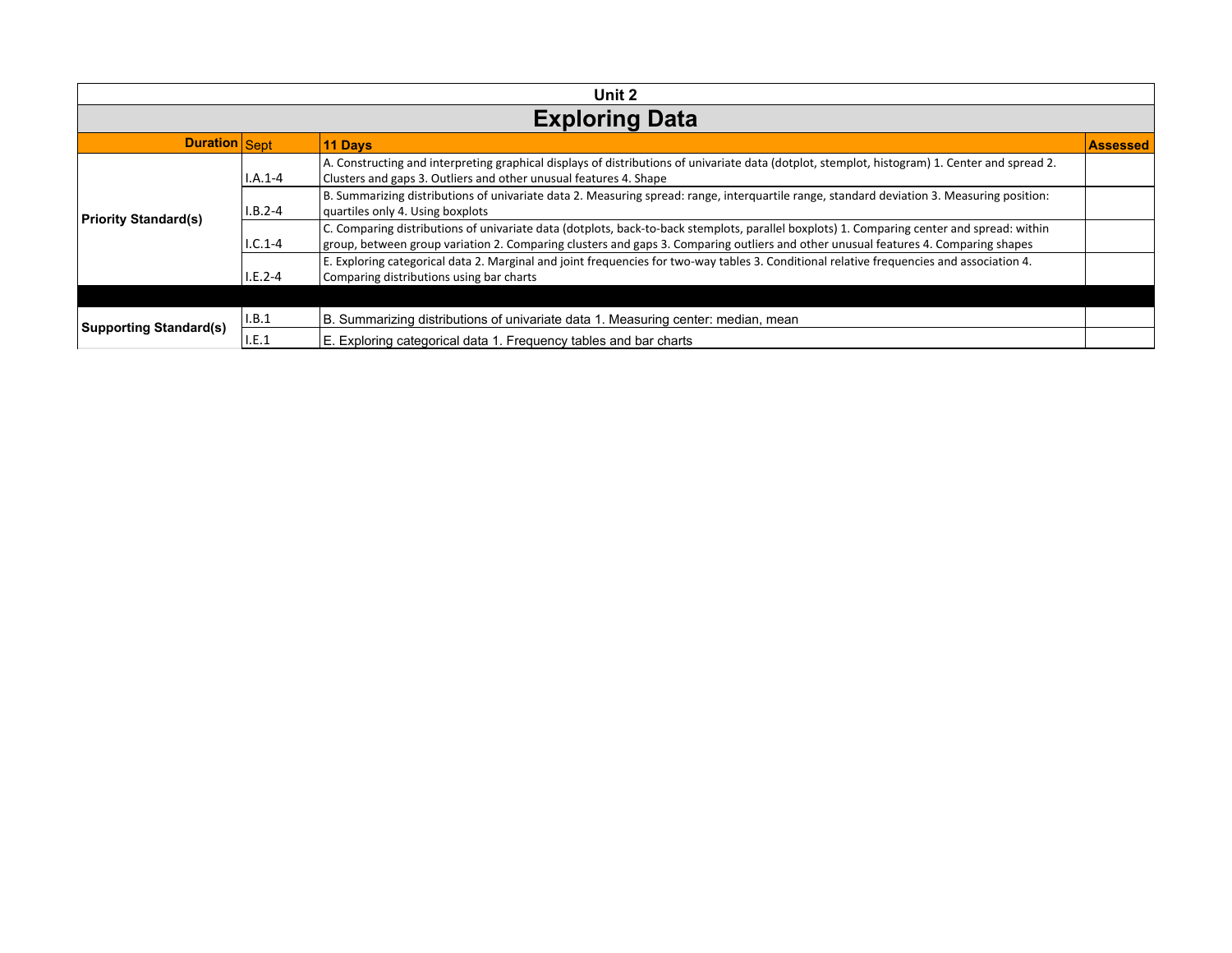|                               | Unit 3            |                                                                                                                                                                                                                                                                        |                 |  |
|-------------------------------|-------------------|------------------------------------------------------------------------------------------------------------------------------------------------------------------------------------------------------------------------------------------------------------------------|-----------------|--|
|                               |                   | <b>Unit 3 Modeling Distributions of Data</b>                                                                                                                                                                                                                           |                 |  |
|                               | Duration Sept-Oct | 10 Days                                                                                                                                                                                                                                                                | <b>Assessed</b> |  |
|                               | I.B.3             | B. Summarizing distributions of univariate data 3. Measuring position: percentiles, standardized scores (z-scores)                                                                                                                                                     |                 |  |
|                               | I.B.5             | 5. The effect of changing units on summary measures                                                                                                                                                                                                                    |                 |  |
| <b>Priority Standard(s)</b>   | III.C.1-3         | III. Anticipating Patterns: Exploring random phenomena using probability and simulation C. The normal distribution<br>1. Properties of the normal distribution<br>2. Using tables of the normal distribution<br>3. The normal distribution as a model for measurements |                 |  |
|                               |                   |                                                                                                                                                                                                                                                                        |                 |  |
| <b>Supporting Standard(s)</b> | $I.A.1-2$         | A. Constructing and interpreting graphical displays of distributions of univariate data (cumulative frequency plot only) 1. Center and spread 2.<br>Clusters and gaps                                                                                                  |                 |  |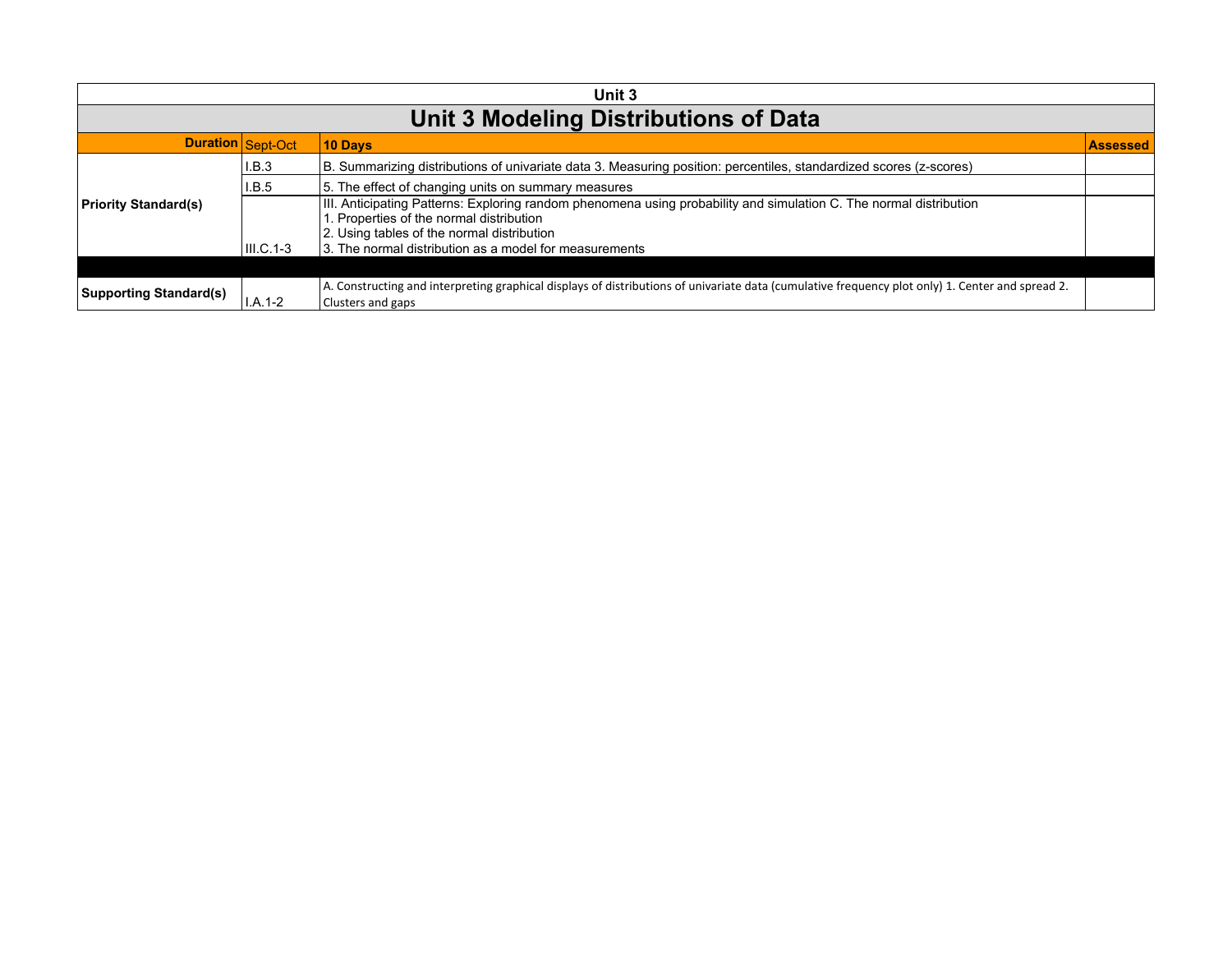| Unit 4                        |                   |                                                                                                                                    |                 |  |  |
|-------------------------------|-------------------|------------------------------------------------------------------------------------------------------------------------------------|-----------------|--|--|
|                               | <b>Regression</b> |                                                                                                                                    |                 |  |  |
| Duration Oct                  |                   | 10 Days                                                                                                                            | <b>Assessed</b> |  |  |
|                               | I.D.1             | Exploring Data: Describing patterns and departures from patterns D. Exploring bivariate data 1. Analyzing patterns in scatterplots |                 |  |  |
|                               | I.D.2             | 2. Correlation and linearity                                                                                                       |                 |  |  |
| <b>Priority Standard(s)</b>   | I.D.3             | 3. Least-squares regression line                                                                                                   |                 |  |  |
|                               | I.D.4             | 4. Residual plots, outliers and influential points                                                                                 |                 |  |  |
|                               | I.D.5             | 5. Transformations to achieve linearity: logarithmic and power transformations                                                     |                 |  |  |
|                               |                   |                                                                                                                                    |                 |  |  |
|                               |                   |                                                                                                                                    |                 |  |  |
|                               |                   |                                                                                                                                    |                 |  |  |
| <b>Supporting Standard(s)</b> |                   |                                                                                                                                    |                 |  |  |
|                               |                   |                                                                                                                                    |                 |  |  |
|                               |                   |                                                                                                                                    |                 |  |  |
|                               |                   |                                                                                                                                    |                 |  |  |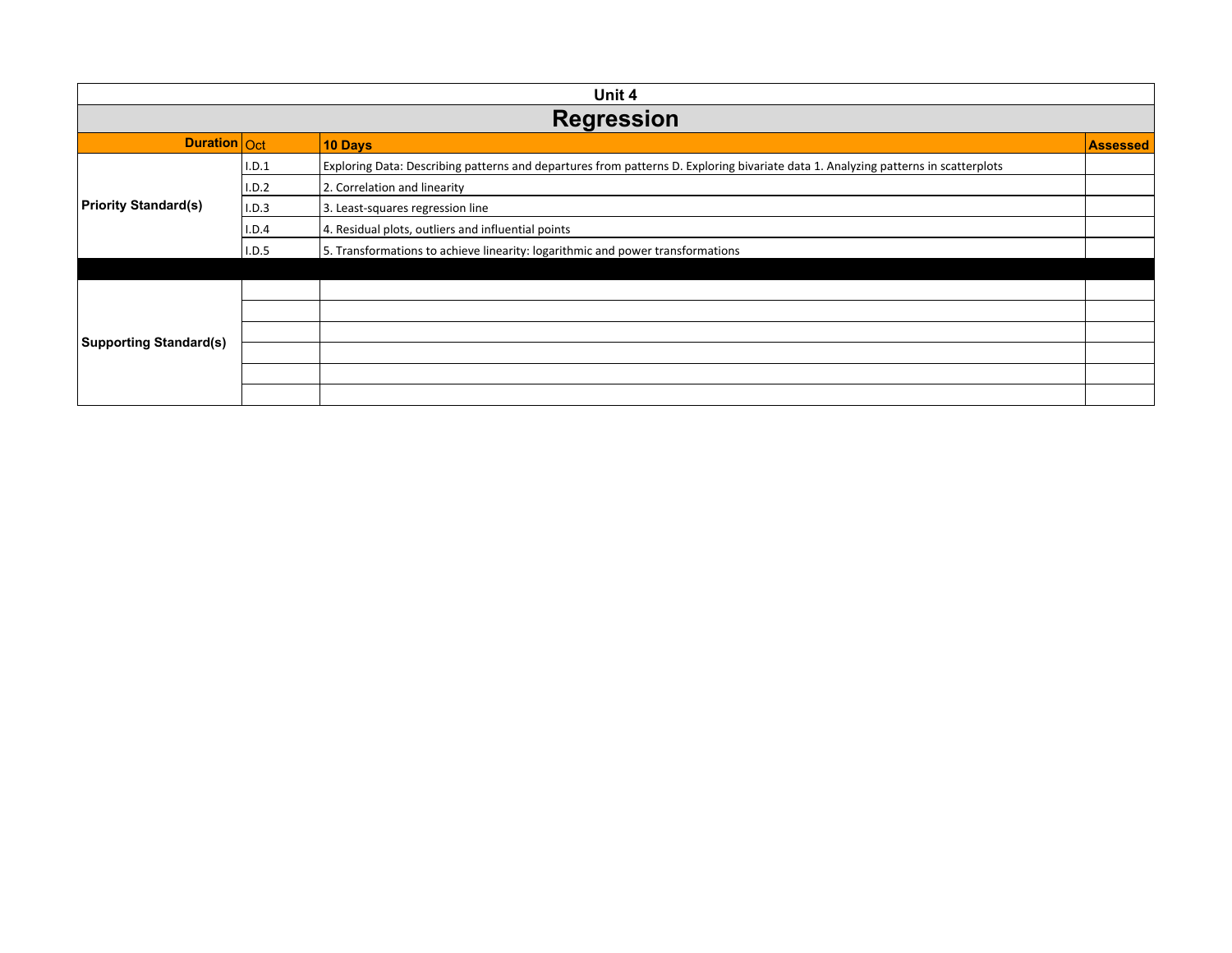|                               | Unit 5         |                                                                                                                                                                                         |                 |  |  |  |
|-------------------------------|----------------|-----------------------------------------------------------------------------------------------------------------------------------------------------------------------------------------|-----------------|--|--|--|
|                               |                | <b>Probability</b>                                                                                                                                                                      |                 |  |  |  |
| Duration Nov                  |                | <b>10 Days</b>                                                                                                                                                                          | <b>Assessed</b> |  |  |  |
|                               | III.A.1        | Anticipating Patterns: Exploring random phenomena using probability and simulation A. Probability 1. Interpreting probability, including long-<br>run relative frequency interpretation |                 |  |  |  |
| <b>Priority Standard(s)</b>   | <b>III.A.2</b> | 2. "Law of Large Numbers" concept                                                                                                                                                       |                 |  |  |  |
|                               | III.A.3        | 3. Addition rule, multiplication rule, conditional probability and independence                                                                                                         |                 |  |  |  |
|                               |                |                                                                                                                                                                                         |                 |  |  |  |
| <b>Supporting Standard(s)</b> | III.A.3        | 3. Addition rule, multiplication rule                                                                                                                                                   |                 |  |  |  |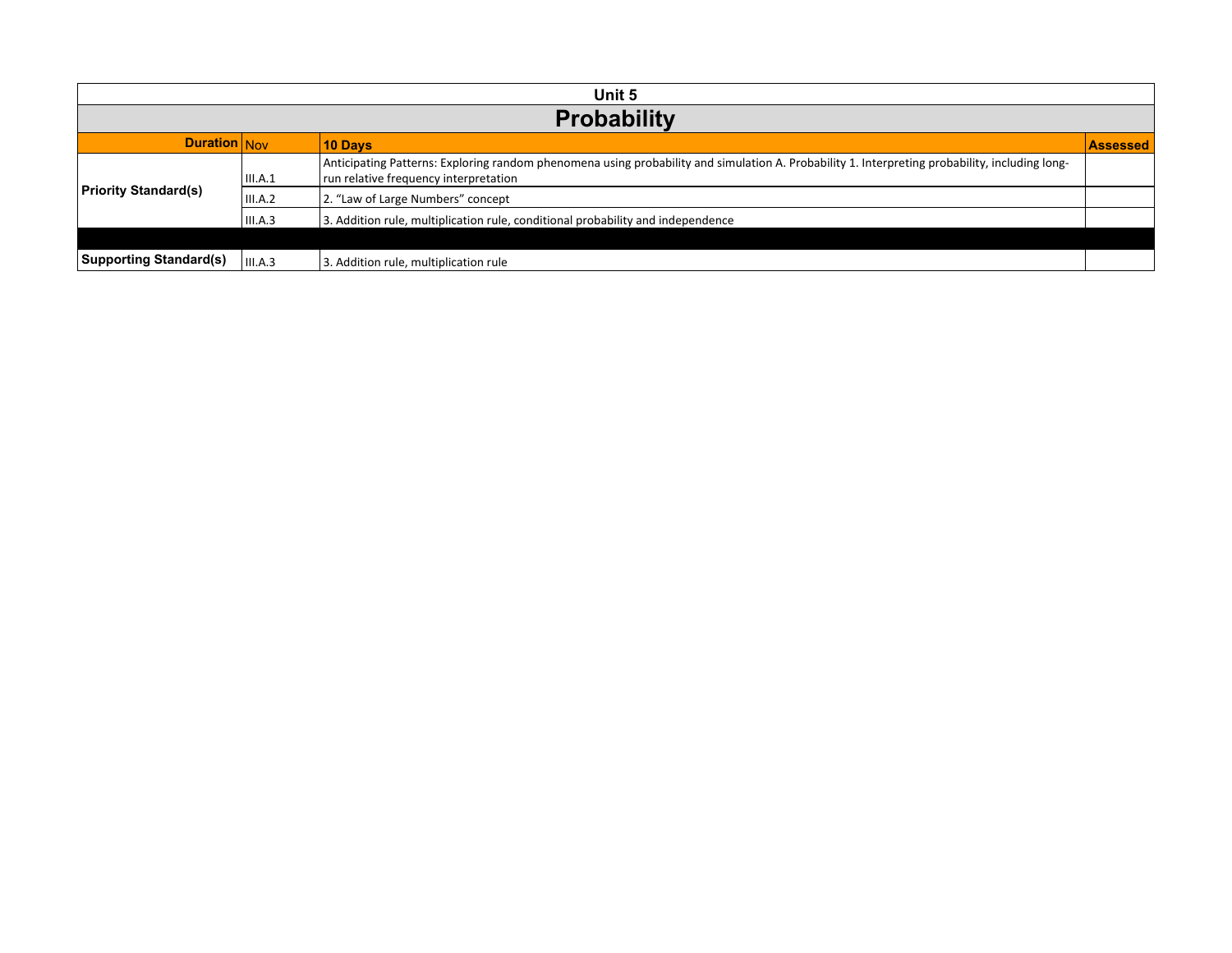| Unit 6                        |         |                                                                                                                                                                 |                 |  |
|-------------------------------|---------|-----------------------------------------------------------------------------------------------------------------------------------------------------------------|-----------------|--|
|                               |         | <b>Sampling Distributions</b>                                                                                                                                   |                 |  |
| <b>Duration</b> Dec.          |         | 11 Days                                                                                                                                                         | <b>Assessed</b> |  |
|                               | III.D.1 | Anticipating Patterns: Exploring random phenomena using probability and simulation D. Sampling distributions 1. Sampling distribution of a<br>sample proportion |                 |  |
|                               | III.D.2 | Anticipating Patterns: Exploring random phenomena using probability and simulation D. Sampling distributions 2. Sampling distribution of a<br>sample mean       |                 |  |
| Priority Standard(s)          | III.D.3 | Anticipating Patterns: Exploring random phenomena using probability and simulation D. Sampling distributions 3. Central Limit Theorem                           |                 |  |
|                               | III.D.6 | Anticipating Patterns: Exploring random phenomena using probability and simulation D. Sampling distributions 6. Simulation of sampling<br>distributions         |                 |  |
|                               | III.A.4 | Discrete random variables and their probability distributions, mean and standard deviation of a discrete random variable.                                       |                 |  |
|                               |         |                                                                                                                                                                 |                 |  |
|                               |         |                                                                                                                                                                 |                 |  |
|                               |         |                                                                                                                                                                 |                 |  |
| <b>Supporting Standard(s)</b> |         |                                                                                                                                                                 |                 |  |
|                               |         |                                                                                                                                                                 |                 |  |
|                               |         |                                                                                                                                                                 |                 |  |
|                               |         |                                                                                                                                                                 |                 |  |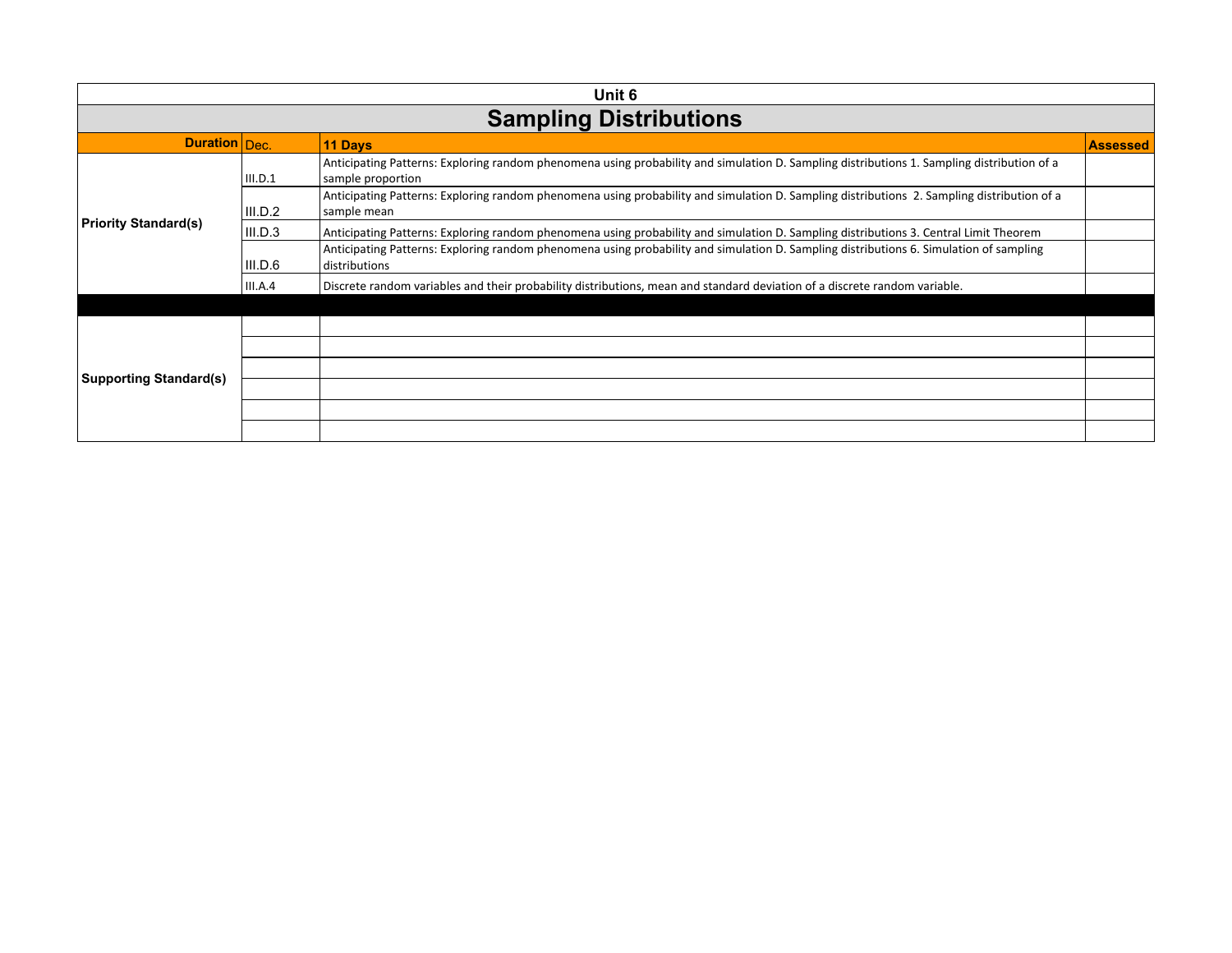| Unit 7                        |            |                                                                                                                                                                                                                                                                                                                                                                                                                                                                                   |          |
|-------------------------------|------------|-----------------------------------------------------------------------------------------------------------------------------------------------------------------------------------------------------------------------------------------------------------------------------------------------------------------------------------------------------------------------------------------------------------------------------------------------------------------------------------|----------|
|                               |            | <b>Confidence Intervals</b>                                                                                                                                                                                                                                                                                                                                                                                                                                                       |          |
| Duration Jan.                 |            | <b>11 Days</b>                                                                                                                                                                                                                                                                                                                                                                                                                                                                    | Assessed |
| <b>Priority Standard(s)</b>   | $IV.A.1-4$ | Statistical Inference: Estimating population parameters and testing hypotheses A. Estimation (point estimators and confidence<br>intervals)<br>1. Estimating population parameters and margins of error<br>2. Properties of point estimators, including unbiasedness and variability<br>3. Logic of confidence intervals, meaning of confidence level and confidence<br>intervals, and properties of confidence intervals<br>4. Large sample confidence interval for a proportion |          |
|                               | IV.A.6     | 6. Confidence interval for a mean                                                                                                                                                                                                                                                                                                                                                                                                                                                 |          |
|                               |            |                                                                                                                                                                                                                                                                                                                                                                                                                                                                                   |          |
| <b>Supporting Standard(s)</b> | III.D.7    | Sampling Distributions: 7. t-distribution                                                                                                                                                                                                                                                                                                                                                                                                                                         |          |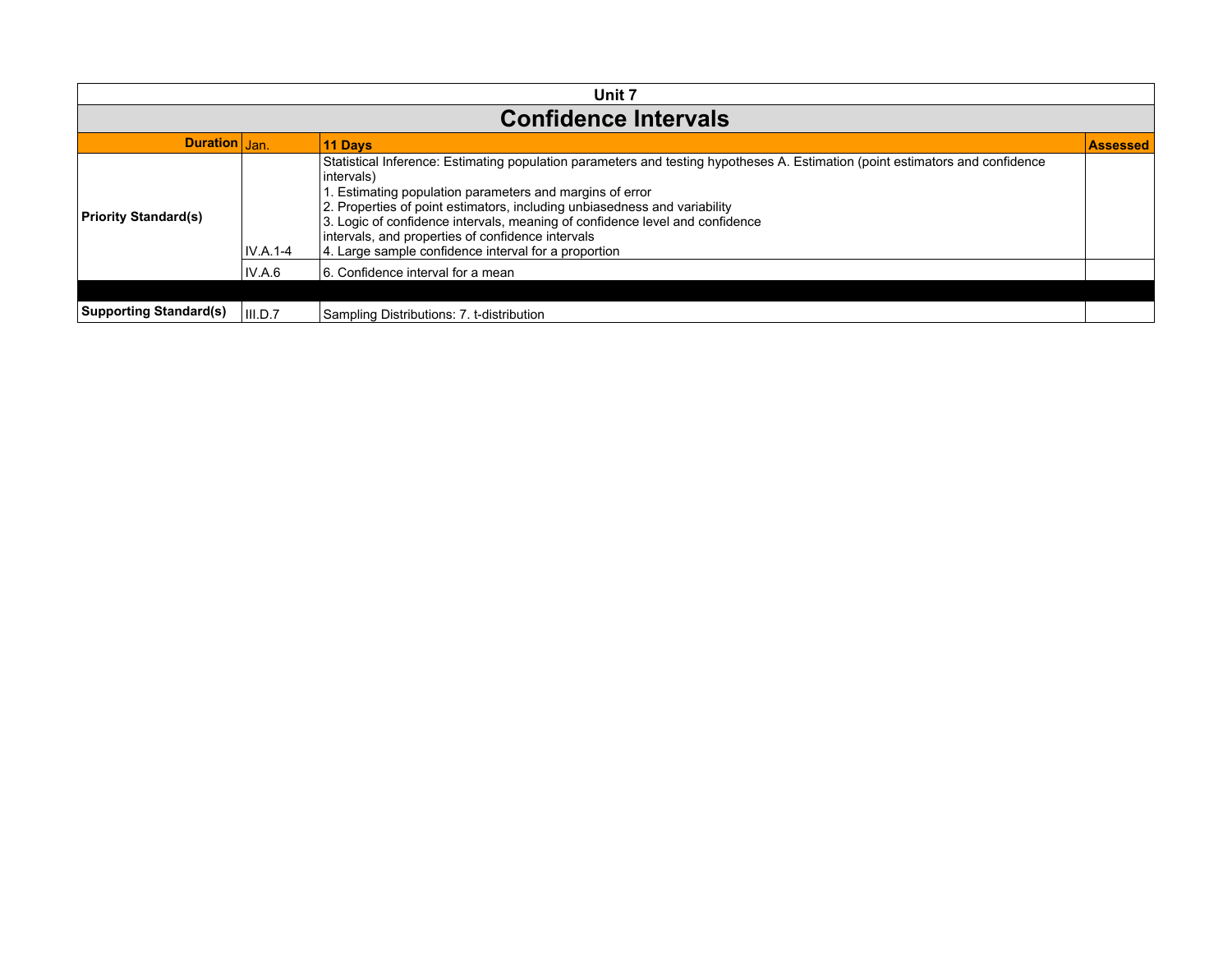| Unit 8                        |                         |                                                                                                                                                                                            |                 |  |
|-------------------------------|-------------------------|--------------------------------------------------------------------------------------------------------------------------------------------------------------------------------------------|-----------------|--|
|                               | <b>Hypothesis Tests</b> |                                                                                                                                                                                            |                 |  |
|                               | Duration Jan. - Feb     | 11 Days                                                                                                                                                                                    | <b>Assessed</b> |  |
|                               | IV.B.1                  | B. Tests of significance 1. Logic of significance testing, null and alternative hypotheses; p-values; one- and two-sided tests; concepts of Type I<br>and Type II errors; concept of power |                 |  |
| <b>Priority Standard(s)</b>   | IV.B.2                  | 2. Large sample test for a proportion                                                                                                                                                      |                 |  |
|                               | IV.B.4                  | 4. Test for a mean                                                                                                                                                                         |                 |  |
|                               |                         |                                                                                                                                                                                            |                 |  |
|                               |                         |                                                                                                                                                                                            |                 |  |
|                               |                         |                                                                                                                                                                                            |                 |  |
| <b>Supporting Standard(s)</b> |                         |                                                                                                                                                                                            |                 |  |
|                               |                         |                                                                                                                                                                                            |                 |  |
|                               |                         |                                                                                                                                                                                            |                 |  |
|                               |                         |                                                                                                                                                                                            |                 |  |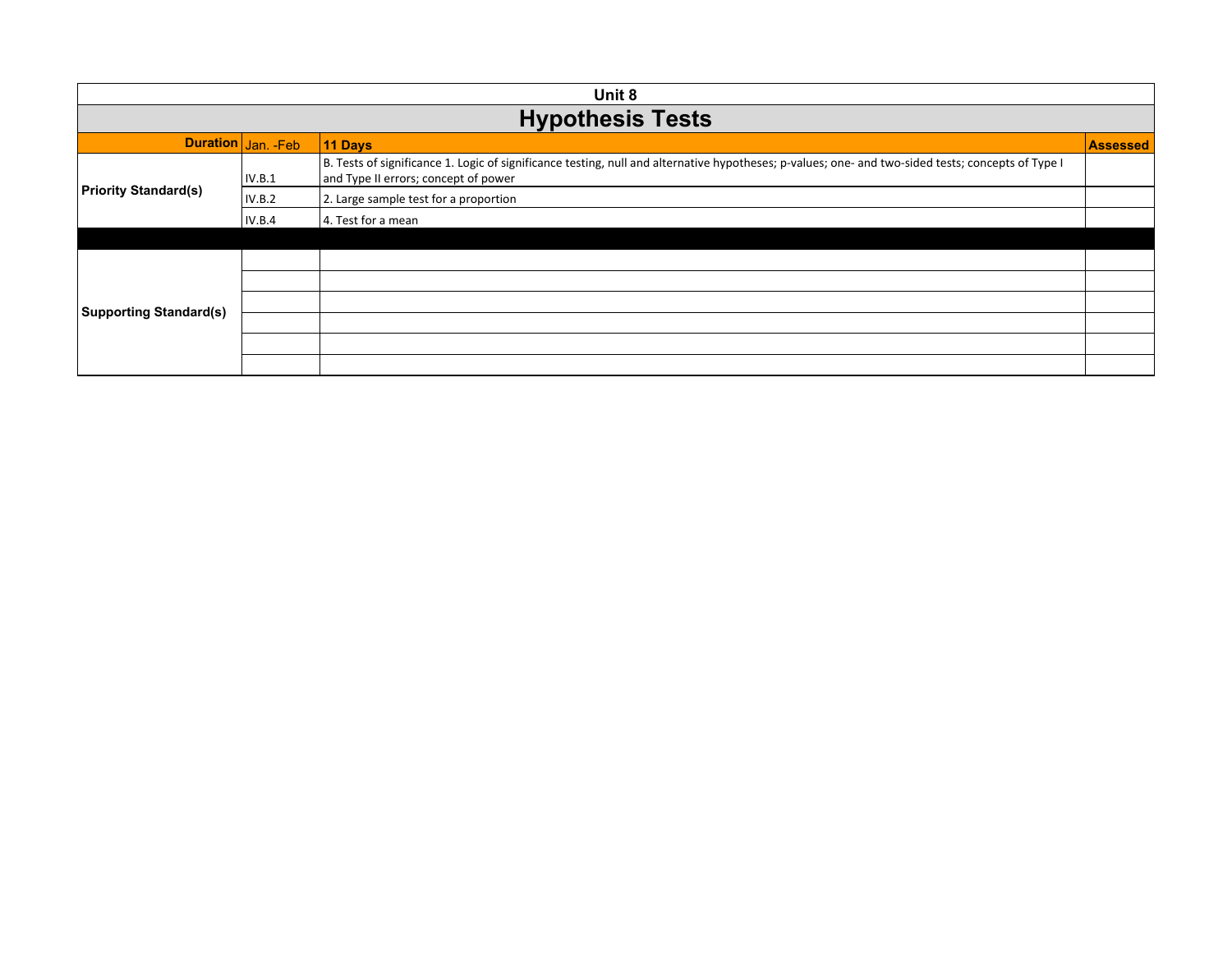| Unit 9                        |              |                                                                                                                                                                                                                                                                                                                                                                                                                                                                                                                                    |                 |  |
|-------------------------------|--------------|------------------------------------------------------------------------------------------------------------------------------------------------------------------------------------------------------------------------------------------------------------------------------------------------------------------------------------------------------------------------------------------------------------------------------------------------------------------------------------------------------------------------------------|-----------------|--|
|                               |              | <b>Random Variables</b>                                                                                                                                                                                                                                                                                                                                                                                                                                                                                                            |                 |  |
| <b>Duration</b> Feb           |              | <b>10 Days</b>                                                                                                                                                                                                                                                                                                                                                                                                                                                                                                                     | <b>Assessed</b> |  |
| <b>Priority Standard(s)</b>   | $III.A.4-6,$ | III. Anticipating Patterns: Exploring random phenomena using probability and simulation (20%-30%) Probability is the tool used for anticipating<br>what the distribution of data should look like under a given model. A. Probability 4. Discrete random variables and their probability<br>distributions, including binomial and geometric 5. Simulation of random behavior and probability distributions 6. Mean (expected value) and<br>standard deviation of a random variable, and linear transformation of a random variable |                 |  |
|                               | $III.B.1-2$  | B. Combining independent random variables 1. Notion of independence versus dependence 2. Mean and standard deviation for sums and<br>differences of independent random variables                                                                                                                                                                                                                                                                                                                                                   |                 |  |
|                               |              |                                                                                                                                                                                                                                                                                                                                                                                                                                                                                                                                    |                 |  |
|                               |              |                                                                                                                                                                                                                                                                                                                                                                                                                                                                                                                                    |                 |  |
|                               |              |                                                                                                                                                                                                                                                                                                                                                                                                                                                                                                                                    |                 |  |
| <b>Supporting Standard(s)</b> |              |                                                                                                                                                                                                                                                                                                                                                                                                                                                                                                                                    |                 |  |
|                               |              |                                                                                                                                                                                                                                                                                                                                                                                                                                                                                                                                    |                 |  |
|                               |              |                                                                                                                                                                                                                                                                                                                                                                                                                                                                                                                                    |                 |  |
|                               |              |                                                                                                                                                                                                                                                                                                                                                                                                                                                                                                                                    |                 |  |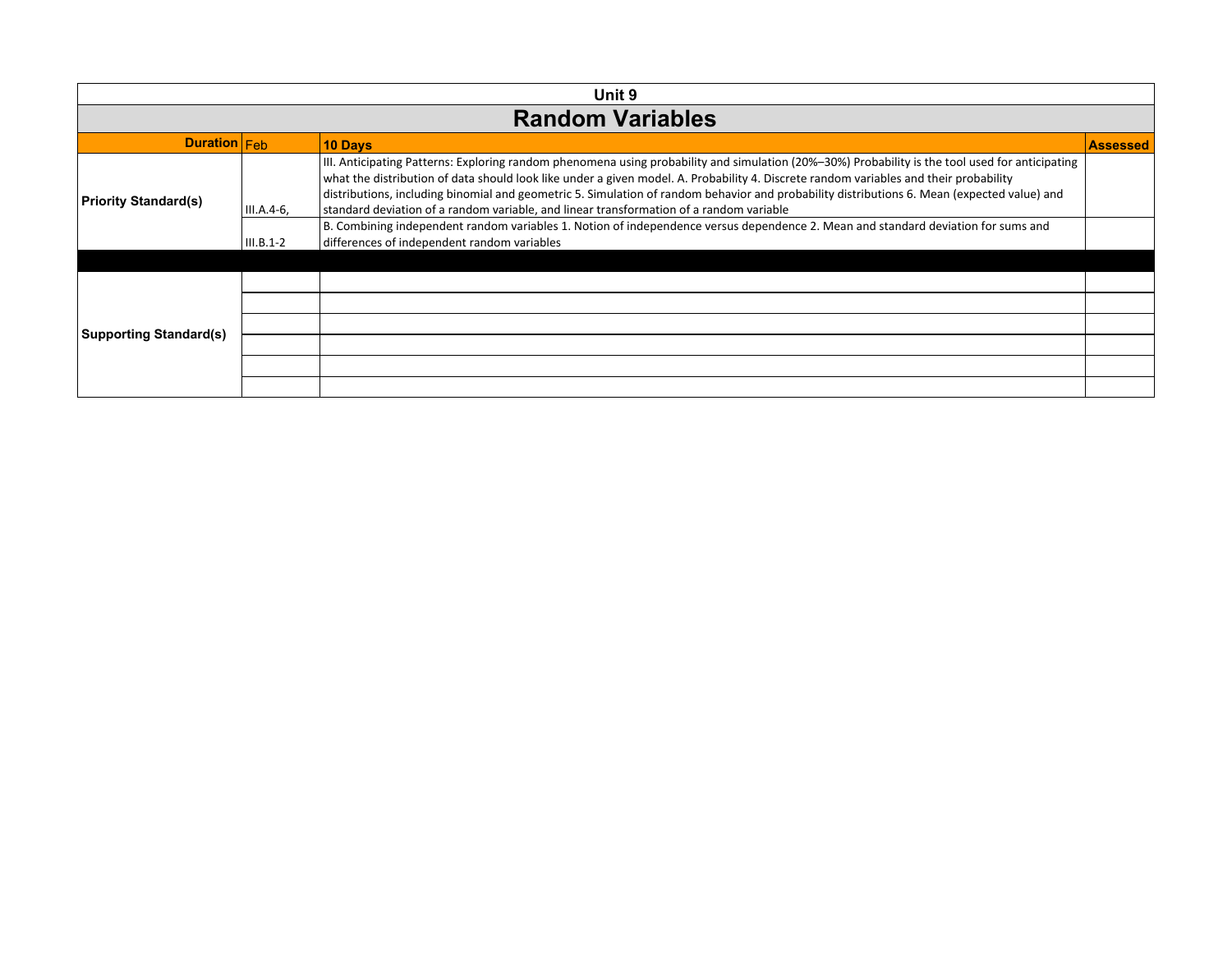| Unit 10                       |                             |                                                                                                                                                                                                |                 |
|-------------------------------|-----------------------------|------------------------------------------------------------------------------------------------------------------------------------------------------------------------------------------------|-----------------|
|                               |                             | <b>Two-sample Inference</b>                                                                                                                                                                    |                 |
|                               | Duration Feb.-March 11 Days |                                                                                                                                                                                                | <b>Assessed</b> |
|                               | $III.D.4-5$                 | D. Sampling distributions 4. Sampling distribution of a difference between two independent sample proportions 5. Sampling<br>distribution of a difference between two independent sample means |                 |
| <b>Priority Standard(s)</b>   | IV.A.5.7                    | 5. Large sample confidence interval for a difference between two proportions 7. Confidence interval for a difference between two<br>means (unpaired and paired)                                |                 |
|                               | IV.B.3,5                    | 3. Large sample test for a difference between two proportions 5. Test for a difference between two means (unpaired and paired)                                                                 |                 |
|                               |                             |                                                                                                                                                                                                |                 |
|                               |                             |                                                                                                                                                                                                |                 |
|                               |                             |                                                                                                                                                                                                |                 |
| <b>Supporting Standard(s)</b> |                             |                                                                                                                                                                                                |                 |
|                               |                             |                                                                                                                                                                                                |                 |
|                               |                             |                                                                                                                                                                                                |                 |
|                               |                             |                                                                                                                                                                                                |                 |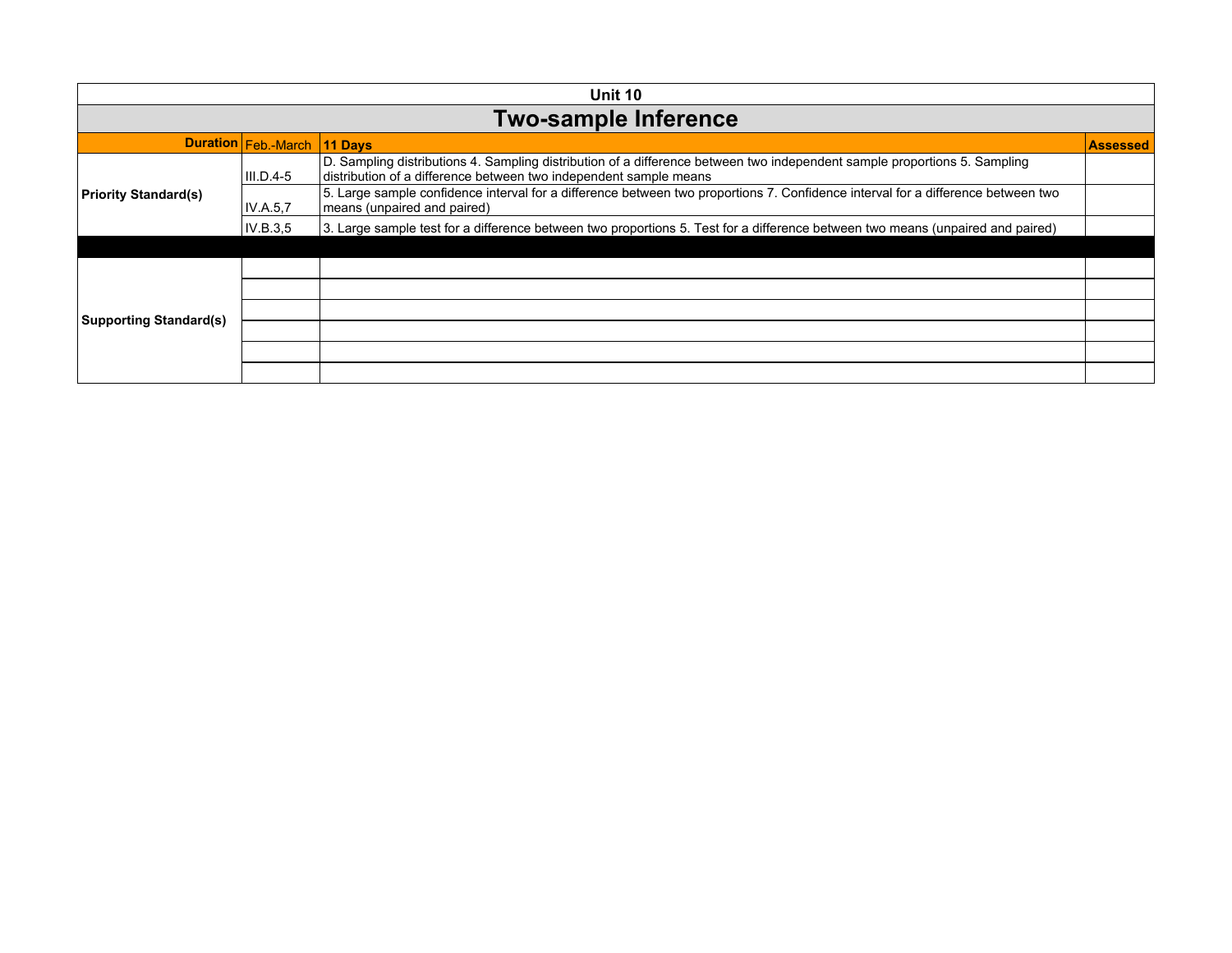| Unit 11                       |                                             |                                                                                                                |  |  |  |
|-------------------------------|---------------------------------------------|----------------------------------------------------------------------------------------------------------------|--|--|--|
|                               | <b>Chi-Square Tests</b>                     |                                                                                                                |  |  |  |
|                               | Duration March<br>8 Days<br><b>Assessed</b> |                                                                                                                |  |  |  |
| <b>Priority Standard(s)</b>   | III.D.8                                     | 8. Chi-square distribution                                                                                     |  |  |  |
|                               | IV.B.7                                      | 6. Chi-square test for goodness of fit, homogeneity of proportions, and independence (one- and two-way tables) |  |  |  |
|                               |                                             |                                                                                                                |  |  |  |
|                               |                                             |                                                                                                                |  |  |  |
|                               |                                             |                                                                                                                |  |  |  |
| <b>Supporting Standard(s)</b> |                                             |                                                                                                                |  |  |  |
|                               |                                             |                                                                                                                |  |  |  |
|                               |                                             |                                                                                                                |  |  |  |
|                               |                                             |                                                                                                                |  |  |  |